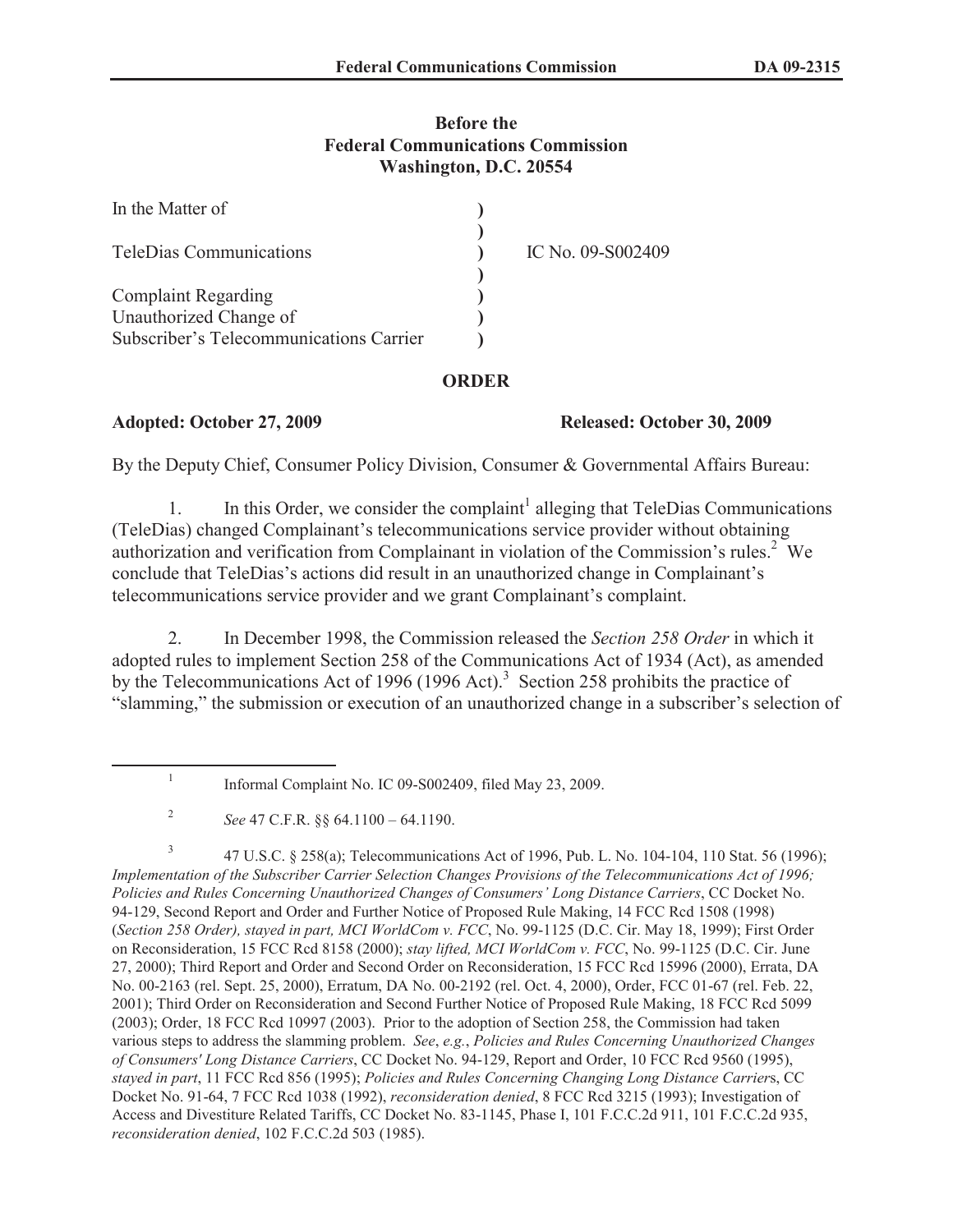a provider of telephone exchange service or telephone toll service.<sup>4</sup> In the *Section 258 Order*, the Commission adopted aggressive new rules designed to take the profit out of slamming, broadened the scope of the slamming rules to encompass all carriers, and modified its existing requirements for the authorization and verification of preferred carrier changes. The rules require, among other things, that a carrier receive individual subscriber consent before a carrier change may occur.<sup>5</sup> Pursuant to Section 258, carriers are absolutely barred from changing a customer's preferred local or long distance carrier without first complying with one of the Commission's verification procedures.<sup>6</sup> Specifically, a carrier must: (1) obtain the subscriber's written or electronically signed authorization in a format that meets the requirements of Section 64.1130; (2) obtain confirmation from the subscriber via a toll-free number provided exclusively for the purpose of confirming orders electronically; or (3) utilize an independent third party to verify the subscriber's order.<sup>7</sup>

3. The Commission also has adopted liability rules. These rules require the carrier to absolve the subscriber where the subscriber has not paid his or her bill. In that context, if the subscriber has not already paid charges to the unauthorized carrier, the subscriber is absolved of liability for charges imposed by the unauthorized carrier for service provided during the first 30 days after the unauthorized change.<sup>8</sup> Where the subscriber has paid charges to the unauthorized carrier, the Commission's rules require that the unauthorized carrier pay 150% of those charges to the authorized carrier, and the authorized carrier shall refund or credit to the subscriber 50% of all charges paid by the subscriber to the unauthorized carrier.<sup>9</sup> Carriers should note that our actions in this order do not preclude the Commission from taking additional action, if warranted, pursuant to Section 503 of the Act. $^{10}$ 

4. We received Complainant's complaint on May 23, 2009, alleging that Complainant's telecommunications service provider had been changed to TeleDias without Complainant's authorization. Pursuant to Sections 1.719 and 64.1150 of our rules,<sup>11</sup> we notified

4 47 U.S.C. § 258(a).

5 *See* 47 C.F.R. § 64.1120.

7 *See* 47 C.F.R. § 64.1120(c). Section 64.1130 details the requirements for letter of agency form and content for written or electronically signed authorizations. 47 C.F.R. § 64.1130.

8 *See* 47 C.F.R. §§ 64.1140, 64.1160. Any charges imposed by the unauthorized carrier on the subscriber for service provided after this 30-day period shall be paid by the subscriber to the authorized carrier at the rates the subscriber was paying to the authorized carrier at the time of the unauthorized change. *Id.*

9 *See* 47 C.F.R. §§ 64.1140, 64.1170.

<sup>10</sup> *See* 47 U.S.C. § 503.

<sup>11</sup> 47 C.F.R. § 1.719 (Commission procedure for informal complaints filed pursuant to Section 258 of the Act); 47 C.F.R. § 64.1150 (procedures for resolution of unauthorized changes in preferred carrier).

<sup>6</sup> 47 U.S.C. § 258(a).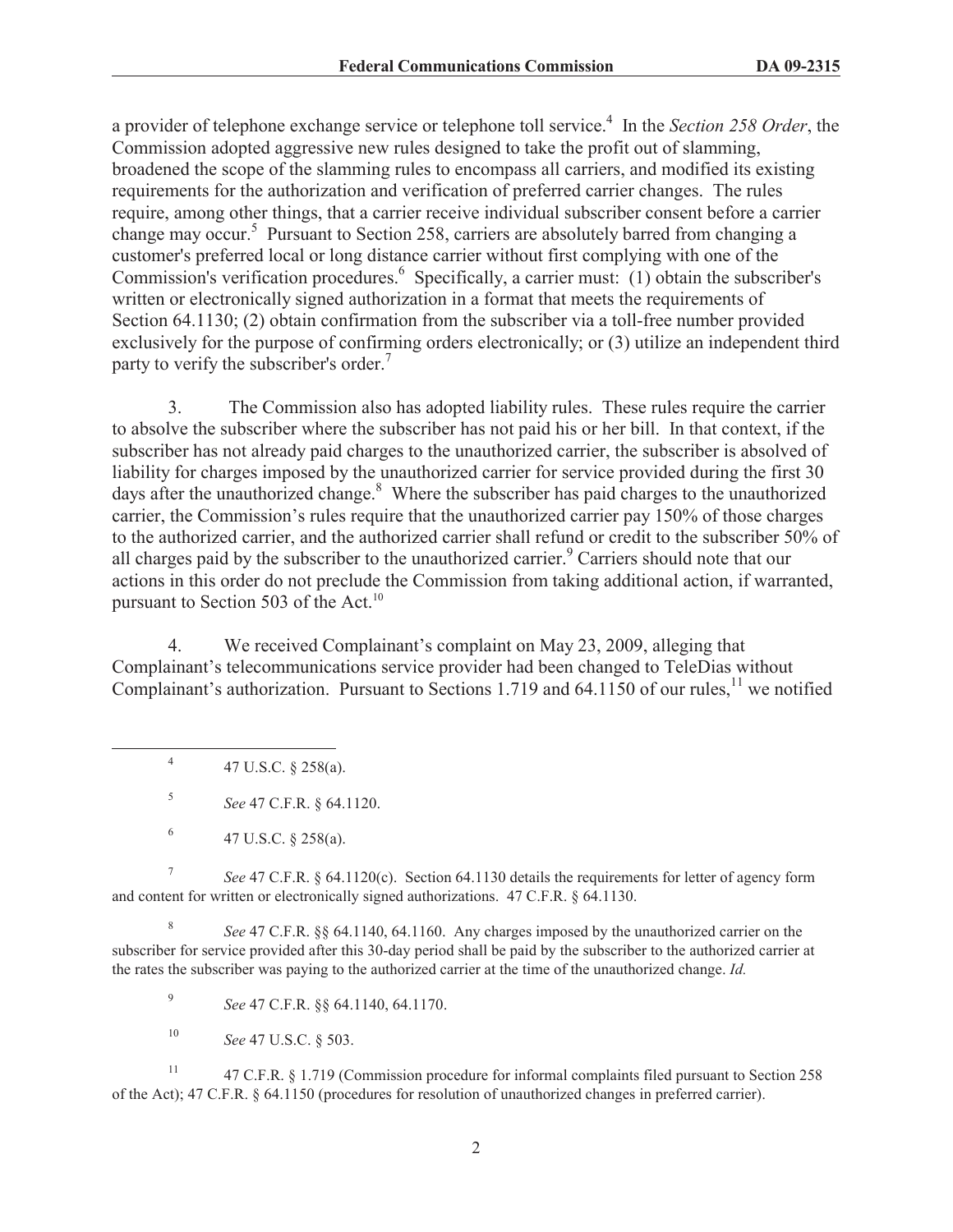TeleDias of the complaint and TeleDias responded on June 18, 2009.<sup>12</sup> TeleDias states that authorization was received and confirmed through third party verification (TPV). We have reviewed the TPV filed with TeleDias's response and find that the third party verifier failed to confirm that the person on the call was authorized to make a carrier change, as required by our rules.<sup>13</sup> We find that TeleDias did not provide clear and convincing evidence that the person on the call was authorized to make the carrier change. Therefore, we find that TeleDias's actions resulted in unauthorized changes in Complainant telecommunications service provider and we discuss TeleDias's liability below.<sup>14</sup>

5. TeleDias must remove all charges incurred for service provided to Complainant for the first thirty days after the alleged unauthorized change in accordance with the Commission's liability rules.<sup>15</sup> We have determined that Complainant is entitled to absolution for the charges incurred during the first thirty days after the unauthorized change occurred and that neither Complainant's authorized carrier nor TeleDias may pursue any collection against Complainant for those charges.<sup>16</sup> Any charges imposed by TeleDias on the subscriber for service provided after this 30-day period shall be paid by the subscriber to their authorized carrier at the rates the subscriber was paying to their authorized carrier at the time of the unauthorized change.<sup>17</sup>

6. Accordingly, IT IS ORDERED that, pursuant to Section 258 of the Communications Act of 1934, as amended, 47 U.S.C. § 258, and Sections 0.141, 0.361 and 1.719 of the Commission's rules, 47 C.F.R. §§ 0.141, 0.361, 1.719, the complaint filed against TeleDias IS GRANTED.

7. IT IS FURTHER ORDERED that, pursuant to Section 64.1170(d) of the Commission's rules, 47 C.F.R. § 64.1170(d), Complainant is entitled to absolution for the charges incurred during the first thirty days after the unauthorized change occurred and neither Complainant's authorized carrier nor TeleDias may pursue any collection against Complainant for those charges.

<sup>14</sup> If Complainant is unsatisfied with the resolution of this complaint, Complainant may file a formal complaint with the Commission pursuant to Section 1.721 of the Commission's rules, 47 C.F.R. § 1.721. Such filing will be deemed to relate back to the filing date of Complainant's informal complaint so long as the formal complaint is filed within 45 days from the date this order is mailed or delivered electronically to Complainant. *See* 47 C.F.R. § 1.719.

<sup>15</sup> *See* 47 C.F.R. § 64.1160(b).

<sup>16</sup> *See* 47 C.F.R. § 64.1160(d).

<sup>17</sup> *See* 47 C.F.R. §§ 64.1140, 64.1160.

<sup>12</sup> TeleDias's Response to Informal Complaint No. IC 09-S002409, received June 18, 2009.

<sup>13</sup> *See* 47 C.F.R. § 64.1120(c)(3)(iii).